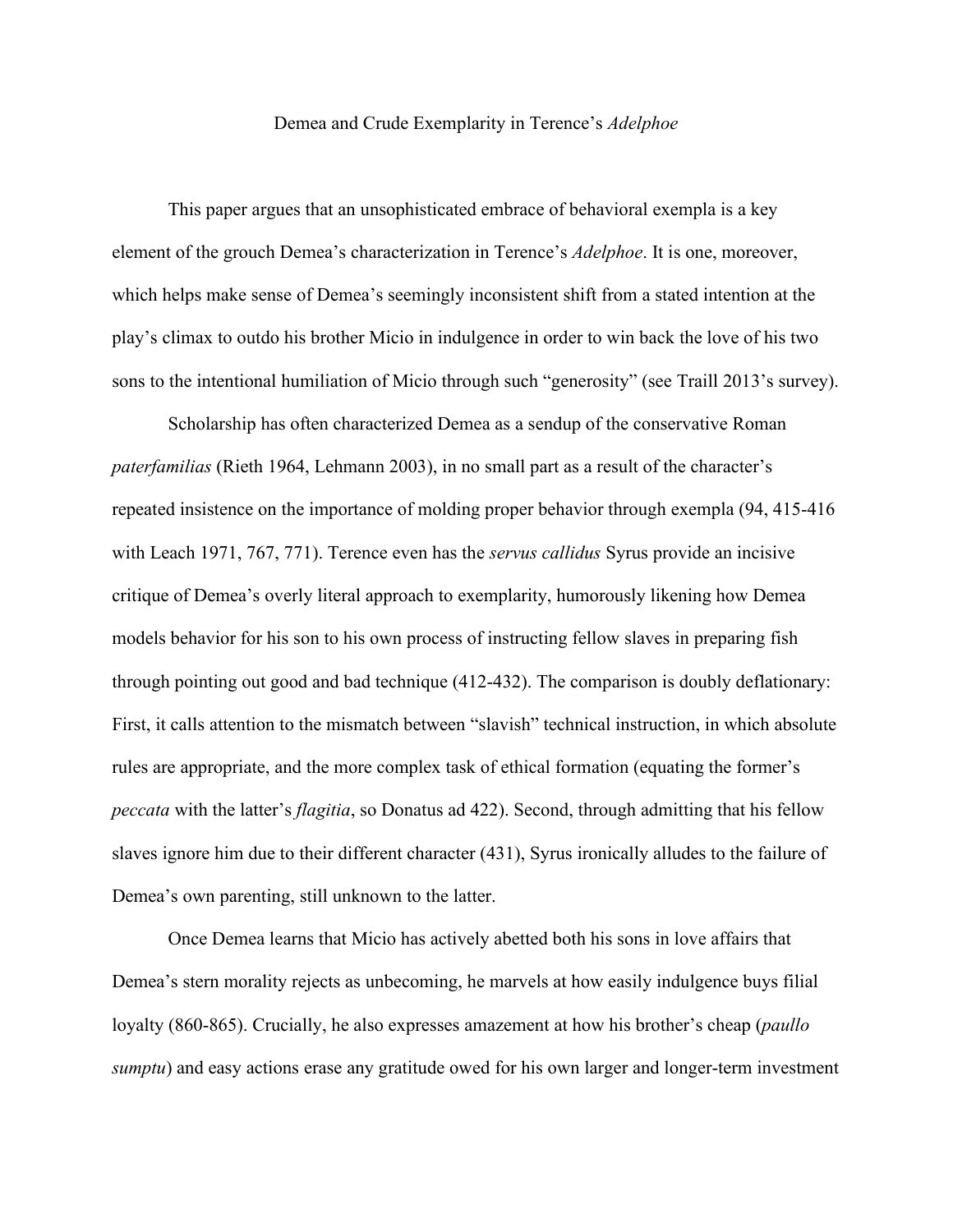in what he envisioned for his sons' futures (868-876). In the final act, the crudely imitative Demea thus attempts to mimic both aspects of his brother's success, giving way to his sons' fancies in a manner that has them simultaneously shortchange the gratitude and loyalty they should now owe Micio. Rather than a fun bachelor uncle, Micio finds himself, at Demea's insistence, pushed by his son Aeschinus into becoming the elderly fiancé of the boy's bride's widowed mother.

Some scholars have also been surprised at the miser Demea's willingness to go so far as contributing a small sum of his own money as part of a stratagem to have Aeschinus also pressure his brother into manumitting their slave Syrus (see Martin 1976 on 977). But the effort imitates Micio's own minor outlays as part of what Demea has interpreted as a gambit to steal away his children's love. Ultimately, Micio's more generous and flexible character means he reacts with good nature to the seemingly adverse situations into which Demea forces him, so that the latter's enacted exemplum (985-988) does not entirely produce its desired emotional effect. This underlines the play's sub-theme that ethical behavior is a more complex matter than simple imitation can accommodate (cf. Langlands 2018).

## Bibliography

- Langlands, R. 2018. *Exemplary Ethics in Ancient Rome*. Cambridge: Cambridge University Press.
- Leach, E. 1971. "Horace's *Pater Optimus* and Terence's Demea. Autobiographical Fiction and Comedy in *Sermo* i, 4." *AJP* 92: 616-632.
- Lehmann, A. 2003. "Varron et l'esthétique de Térence: sur la base du début des *Adelphes*." *Latomus* 62: 543-559.